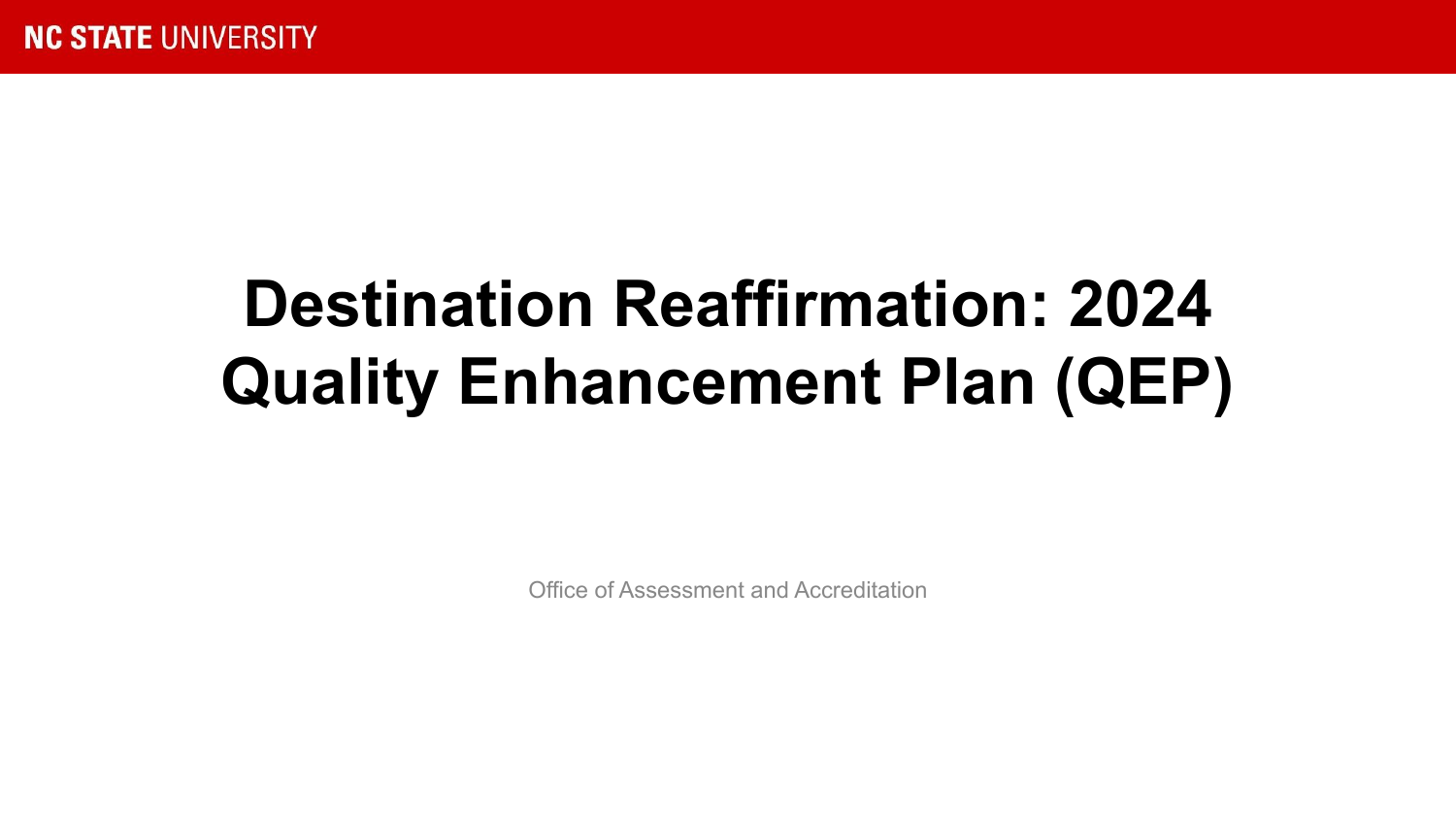### **NC STATE UNIVERSITY**



### Off-Campus Instructional Sites

Report illustrating compliance at instructional sites located geographically apart from the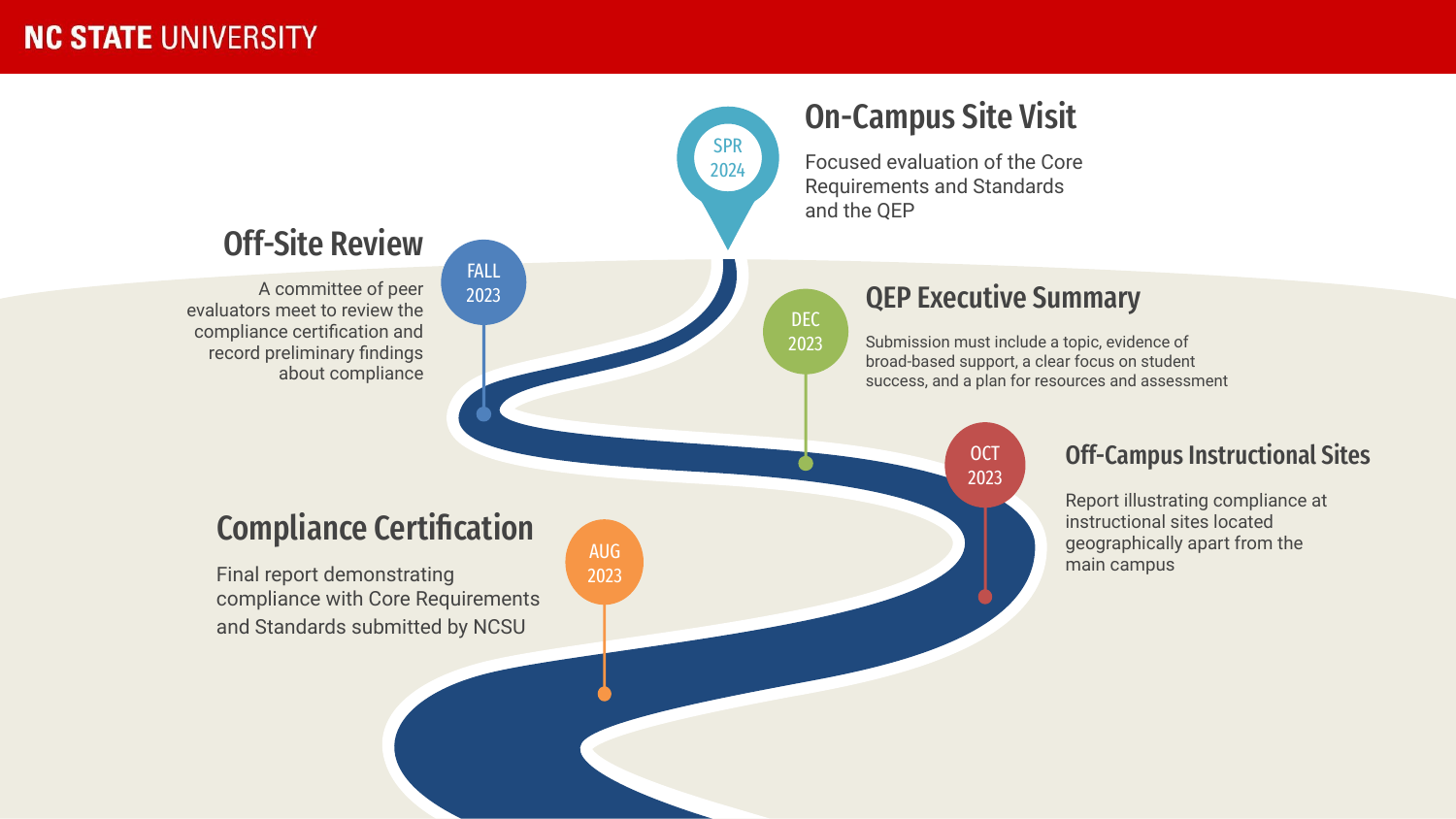# **Quality Enhancement Plan (QEP)**

- Reflects and affirms a commitment to enhance overall *institutional quality and effectiveness* by focusing on an issue that NC State considers important to enhancing student learning outcomes and/or student success.
- Integral component of the SACSCOC Reaffirmation of Accreditation process.
- Topic of QEP is identified through university's ongoing strategic planning and evaluation processes.
- The QEP has broad based support of institutional constituencies.
- The QEP has appropriate resources to initiate, implement, and complete the plan.
- Includes a plan to assess overall achievement (impact).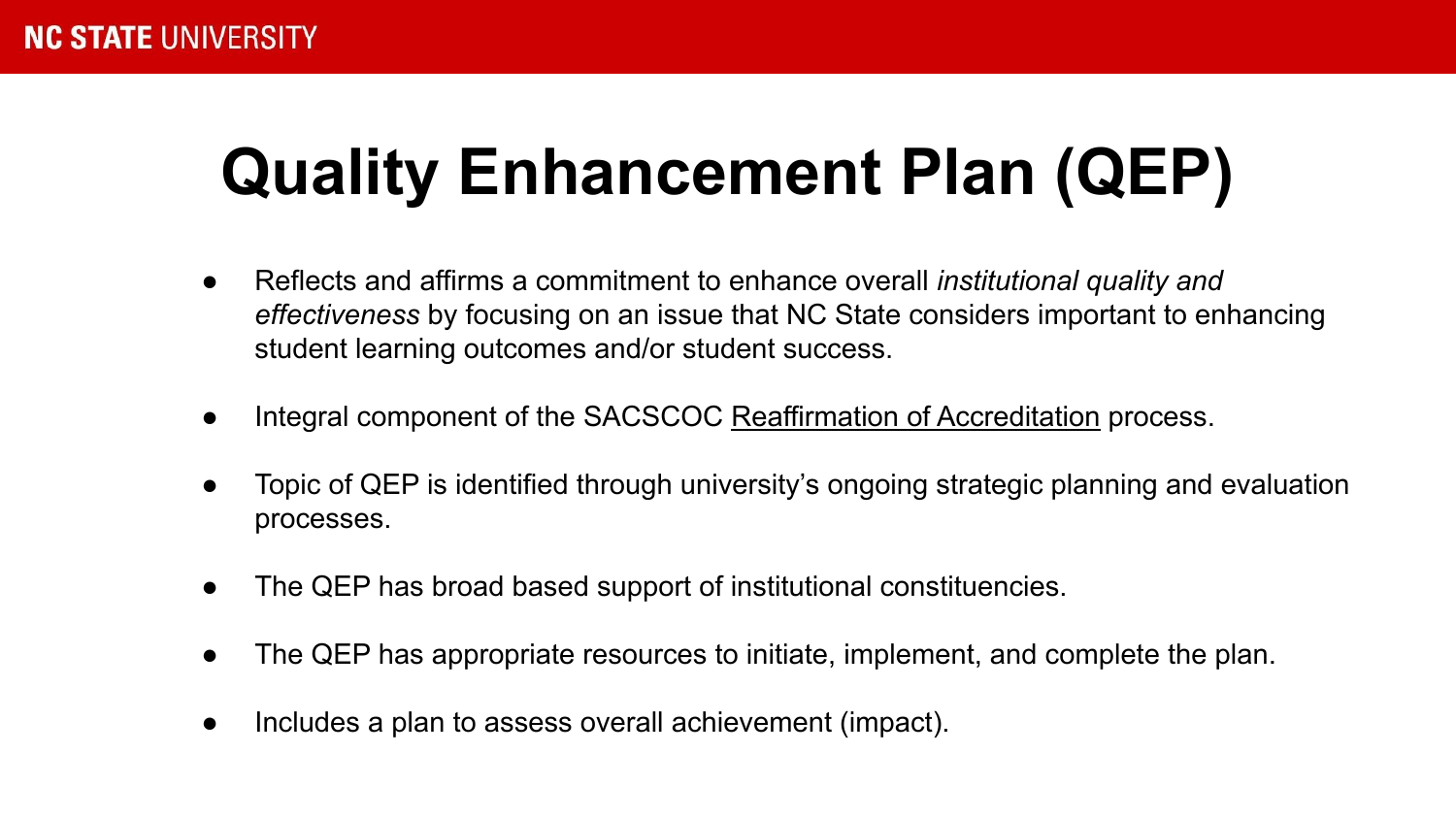# **Past QEP: TH!NK**

- **Faculty and Student outcomes.**
- Engaged faculty in professional learning (e.g., Faculty Fellow led workshops) to *enhance pedagogical practices* for building students' critical and creative thinking skills.
- Improve students' *higher-order thinking competencies*, including critical thinking, creative thinking, and reflection on their own thinking.
- Over 11,000 students in THINK courses and 130 faculty members participated, representing every undergraduate-serving college on campus.
- Faculty development activities from TH!NK related to enhancing students' critical and creative thinking skills currently being transitioned to the Office for Faculty Excellence.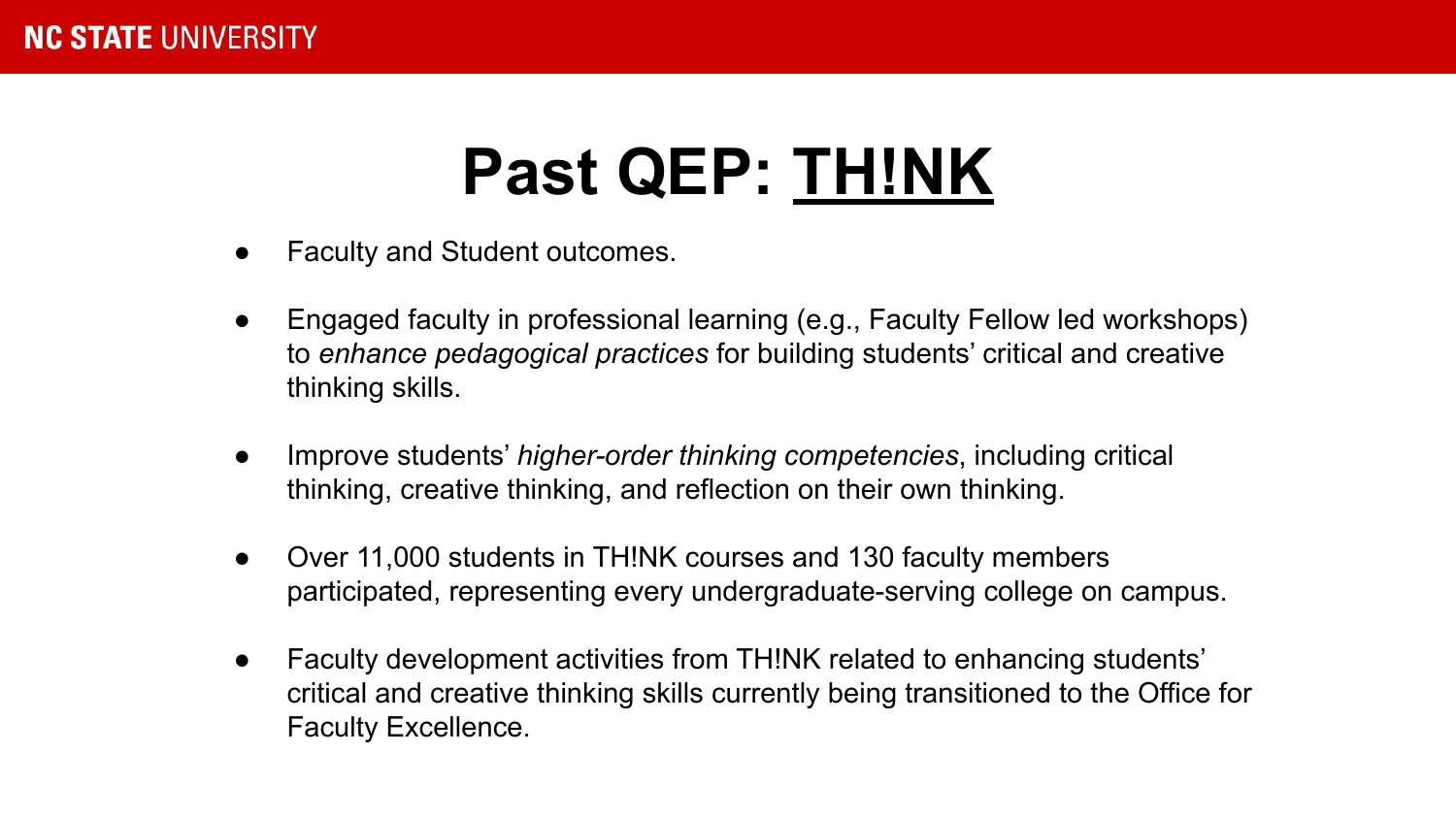# **New QEP: Student Success**

**Student Success**: common thread in past University-wide Strategic Plans.

- Defined broadly...
- "Can be characterized as the ability to succeed academically, professionally and personally, to embrace a commitment to lifelong learning, and to become informed, engaged, job-ready and productive members of society (DASA)."
- Overall QEP proposal process will be conducted in two phases: The *pre-proposal phase* which kicked off October 27, 2021 (Call for Pre-proposals) followed by a *full proposal* development phase in Spring 2022.
- **QEP Information Sessions:** Friday, November 19, from 11:00-12:30 pm and Thursday, December 9, from 10:00-11:30 am. (Attendance is not required but recommended).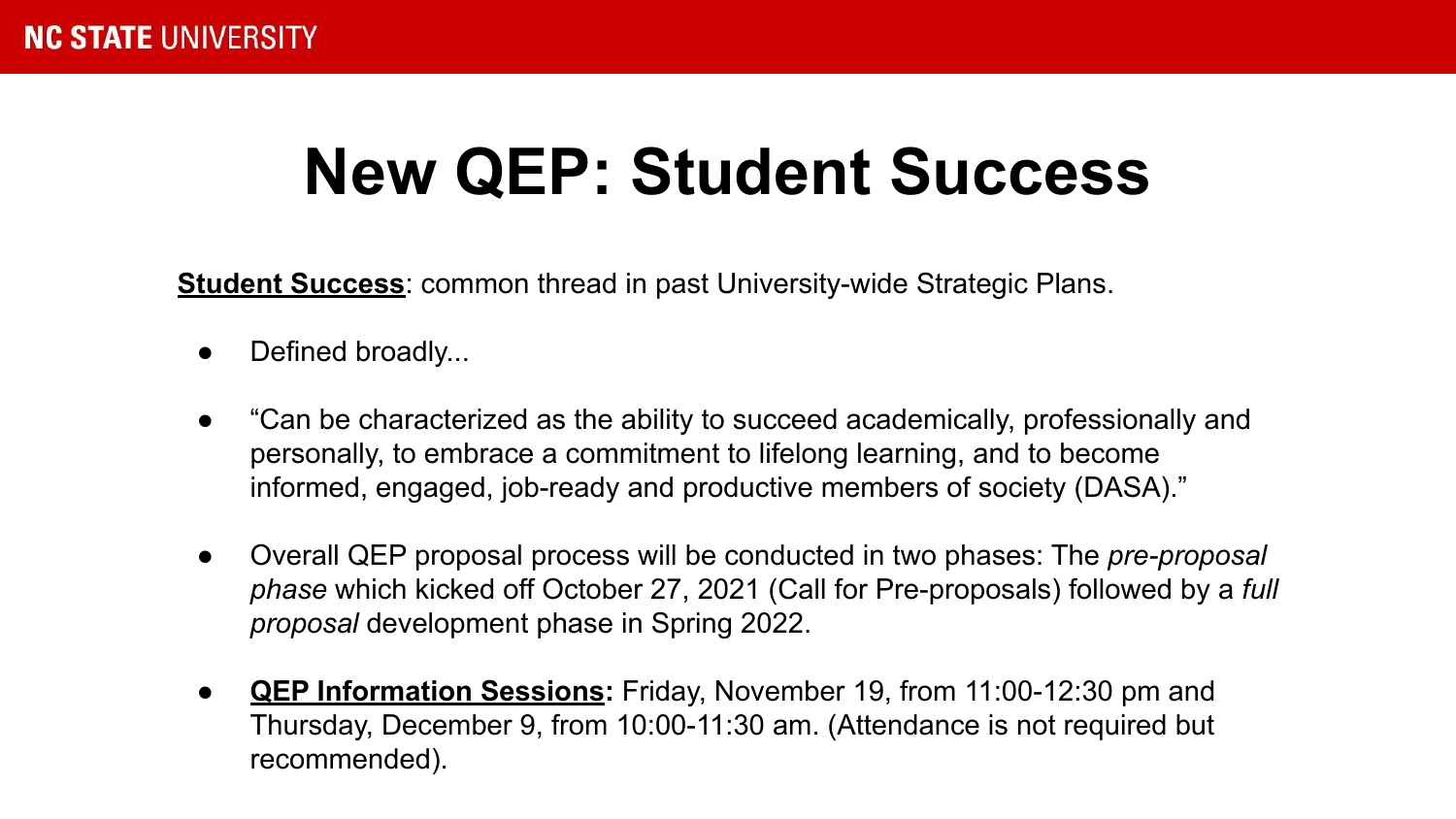### **NC STATE UNIVERSITY**

## **QEP Planning**

#### **SACSCOC Steering Committee**

Provide strategic assistance for completing SACSCOC reaffirmation narratives and meeting with external reviewers

#### **QEP Planning Team**

Guide overall QEP process from pre-proposal guidance to topic selection, proposal development and **QEP** implementation

#### **QEP Proposals Review Team**

Evaluate QEP pre-proposals and full proposals for appropriateness, alignment to university mission and strategic plan, and feasibility of implementation

### **QEP Implementation**

#### **QEP Advisory**

Provide ongoing guidance and support for QEP initiative design, implementation, reporting, and sustainability

#### **QEP Implementation Team**

Provide day-to-day direction and oversight for QEP implementation, assessment and evaluation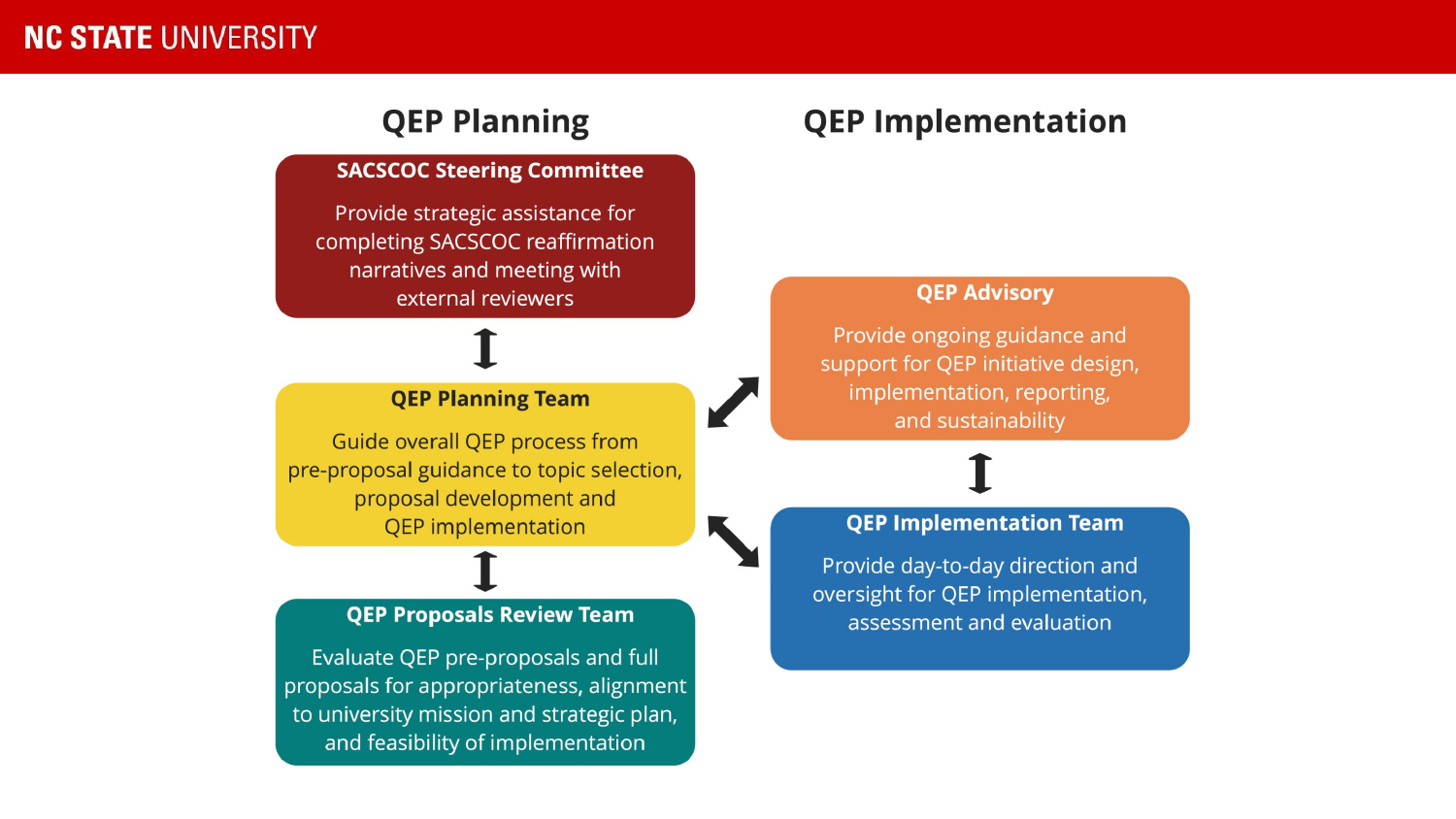## **Guidelines and Rubric**

- [QEP Website](https://provost.ncsu.edu/institutional-quality/accreditation/quality-enhancement-plan/)
- [QEP Pre-Proposal Guidelines and Evaluation Rubric](https://provost.ncsu.edu/institutional-quality/accreditation/quality-enhancement-plan/qep-pre-proposals/)
- [QEP Pre-Proposal Submission Form](https://provost.ncsu.edu/institutional-quality/accreditation/quality-enhancement-plan/qep-pre-proposal-submission-form/)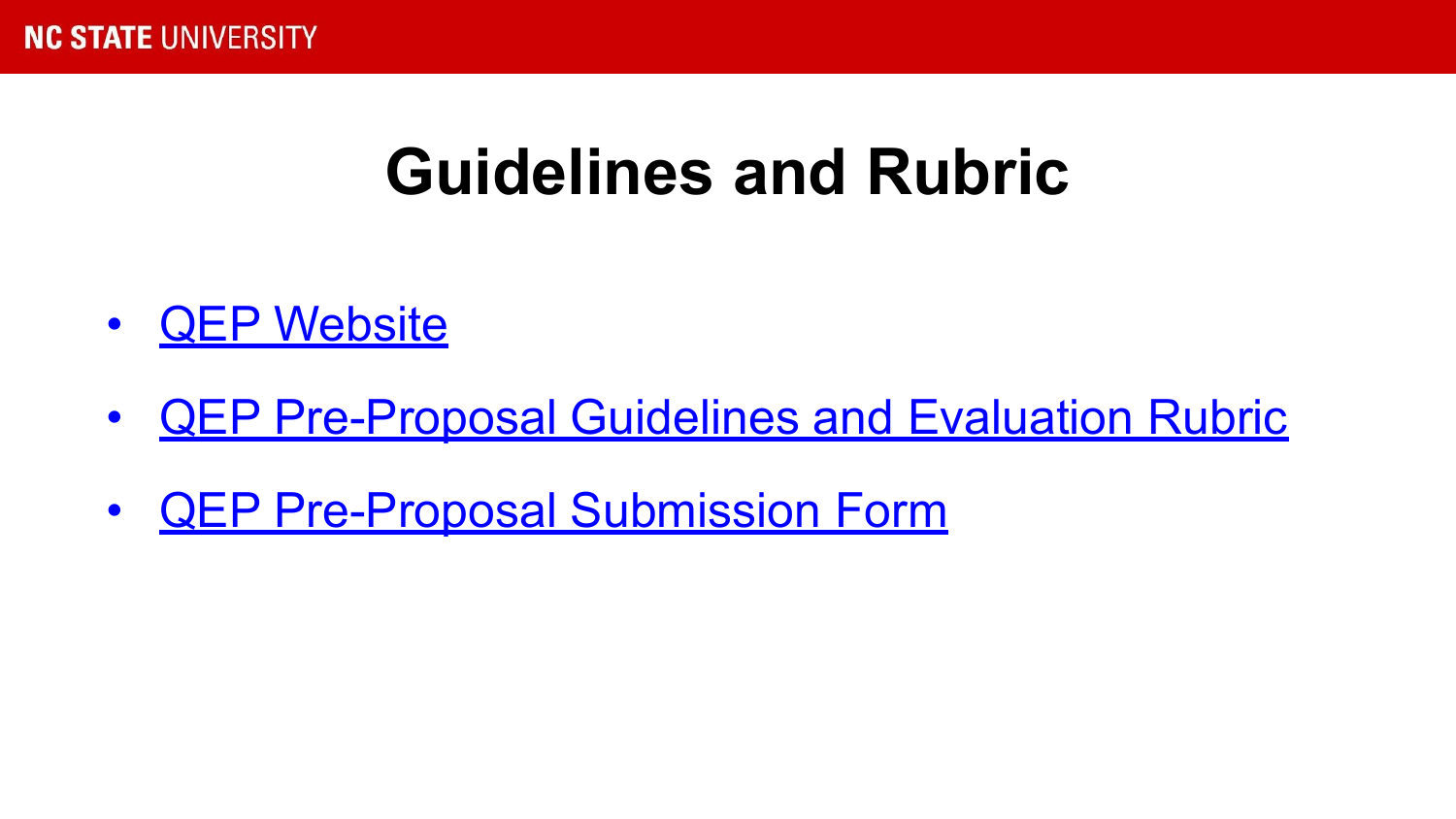### **NC STATE UNIVERSITY**

### **NC State University SACSCOC Reaffirmation**

### **Quality Enhancement Plan (QEP): Proposal Development Timeline**

| <b>Fall 2021</b>                     |                              |                                            |                                   |     |                                           | Spring 2022                                        |                             |     |     | Summer 2022                   |     |     | <b>Fall 2022</b>                                    |                                   |     |                                        | Spring 2023 |     |     |     |     |
|--------------------------------------|------------------------------|--------------------------------------------|-----------------------------------|-----|-------------------------------------------|----------------------------------------------------|-----------------------------|-----|-----|-------------------------------|-----|-----|-----------------------------------------------------|-----------------------------------|-----|----------------------------------------|-------------|-----|-----|-----|-----|
| Aug                                  | Sept                         | Oct                                        | Nov                               | Dec | Jan                                       | Feb                                                | Mar                         | Apr | May | Jun                           | Jul | Aug | Sept                                                | Oct                               | Nov | Dec                                    | Jan         | Feb | Mar | Apr | May |
| <b>Topic</b><br><b>Brainstorming</b> |                              |                                            |                                   |     |                                           |                                                    |                             |     |     |                               |     |     |                                                     |                                   |     |                                        |             |     |     |     |     |
|                                      |                              | <b>Request</b><br>Pre-<br><b>Proposals</b> |                                   |     |                                           |                                                    |                             |     |     |                               |     |     |                                                     |                                   |     |                                        |             |     |     |     |     |
|                                      |                              |                                            | Informational<br><b>Workshops</b> |     |                                           |                                                    |                             |     |     |                               |     |     |                                                     |                                   |     |                                        |             |     |     |     |     |
|                                      | <b>Develop Pre-Proposals</b> |                                            |                                   |     |                                           |                                                    |                             |     |     |                               |     |     |                                                     |                                   |     |                                        |             |     |     |     |     |
|                                      |                              |                                            |                                   |     | <b>Submit</b><br>Pre-<br><b>Proposals</b> |                                                    |                             |     |     |                               |     |     |                                                     |                                   |     |                                        |             |     |     |     |     |
|                                      |                              |                                            |                                   |     |                                           | <b>Review and Evaluate</b><br><b>Pre-Proposals</b> |                             |     |     |                               |     |     |                                                     |                                   |     |                                        |             |     |     |     |     |
|                                      |                              |                                            |                                   |     |                                           |                                                    | <b>Notify<br/>Finalists</b> |     |     |                               |     |     |                                                     |                                   |     |                                        |             |     |     |     |     |
|                                      |                              |                                            |                                   |     |                                           |                                                    |                             |     |     | <b>Develop Full Proposals</b> |     |     |                                                     |                                   |     |                                        |             |     |     |     |     |
|                                      |                              |                                            |                                   |     |                                           |                                                    |                             |     |     |                               |     |     | <b>Review and Evaluate</b><br><b>Full Proposals</b> |                                   |     |                                        |             |     |     |     |     |
|                                      |                              |                                            |                                   |     |                                           |                                                    |                             |     |     |                               |     |     |                                                     |                                   |     | <b>Select</b><br>Final<br><b>Topic</b> |             |     |     |     |     |
|                                      |                              |                                            |                                   |     |                                           |                                                    |                             |     |     |                               |     |     |                                                     | <b>Prepare for Implementation</b> |     |                                        |             |     |     |     |     |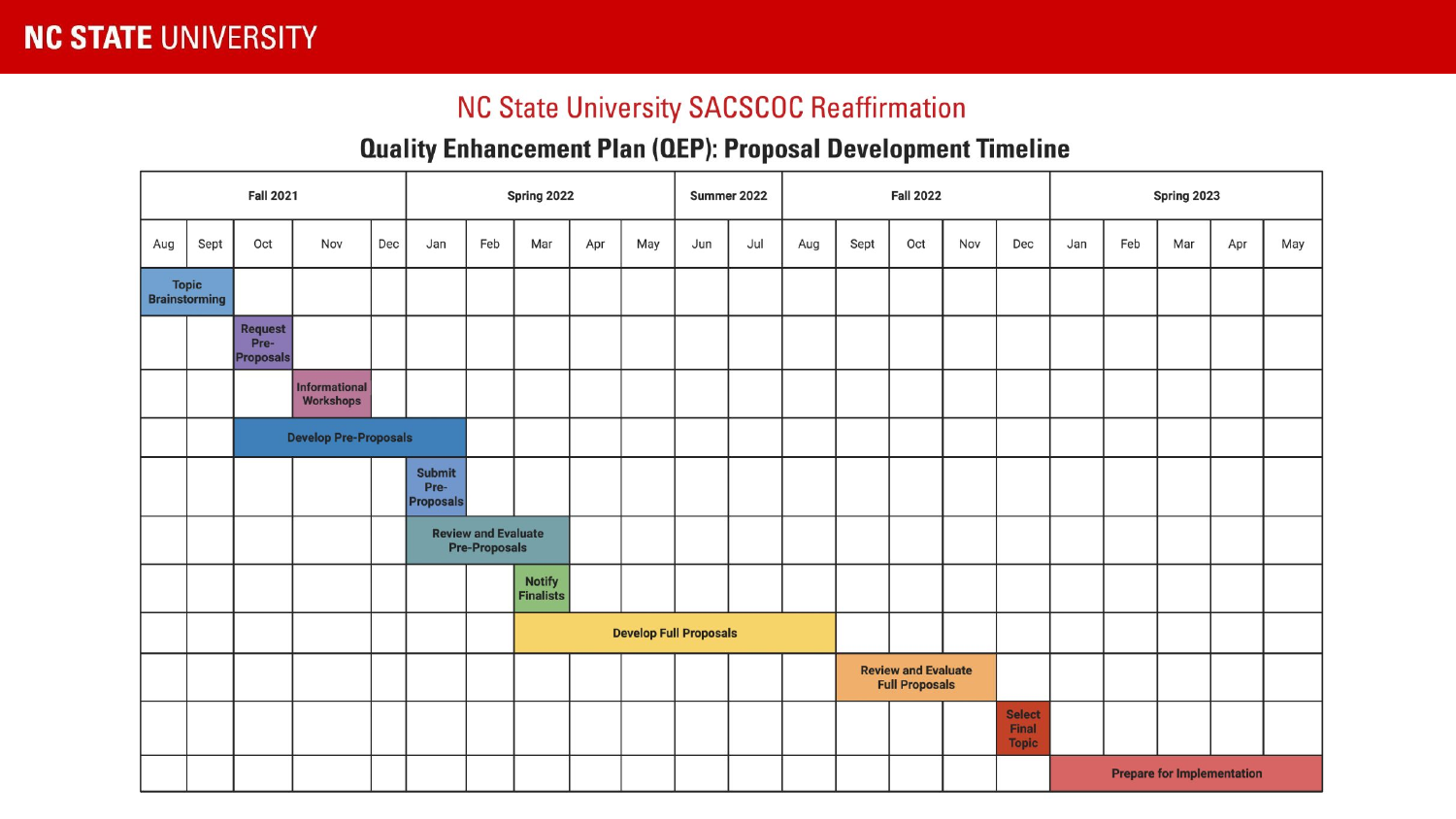## **Recap: Involvement**

- Any NC State group is invited to create and submit a pre-proposal
	- Faculty, Students, Staff
- SACSCOC Steering Committee (Faculty Representative)
- **QEP Review Team (2 Faculty Representatives)**
- *● QEP Implementation Team (TBD)*
- *● QEP Advisory Committee (TBD)*